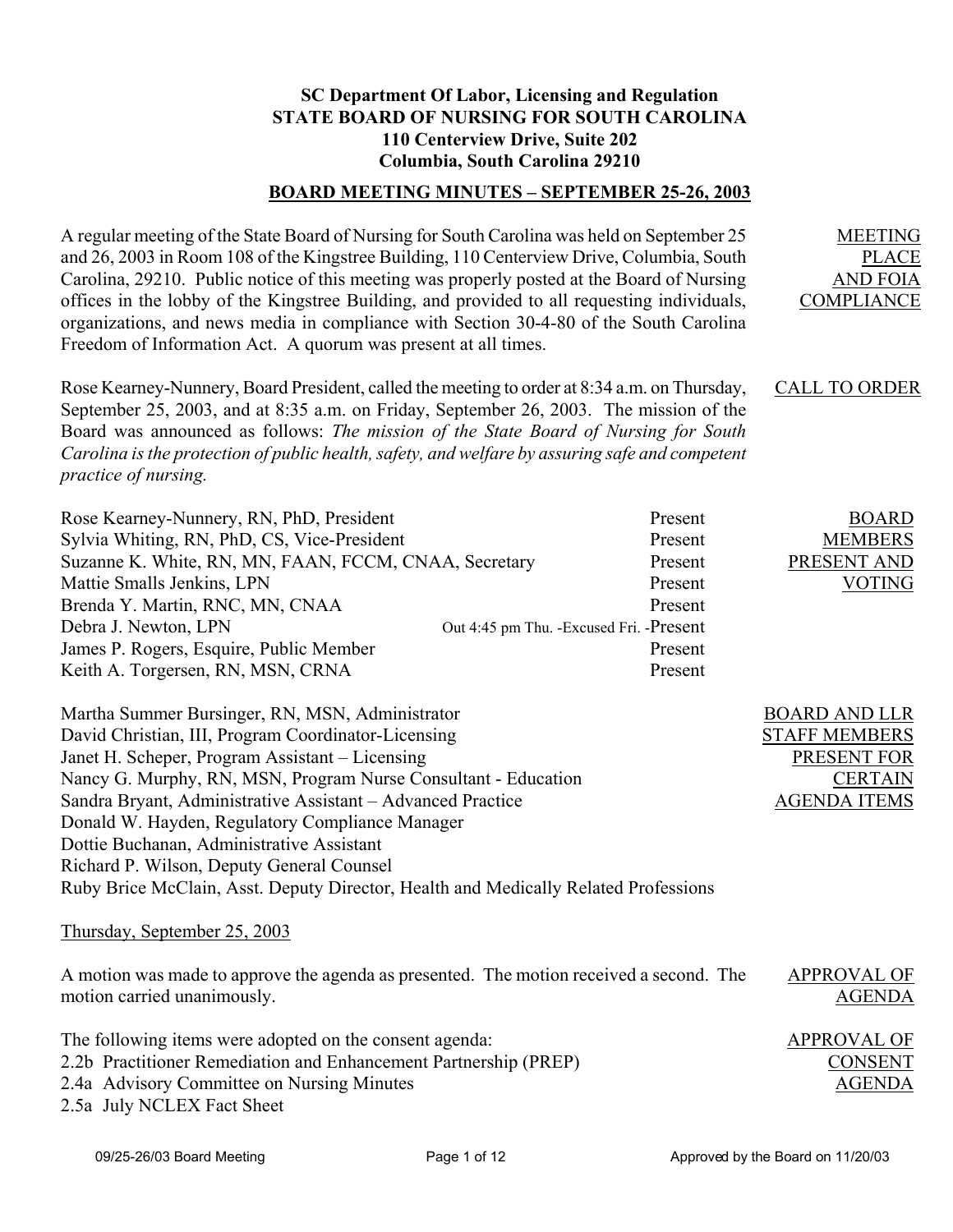- 2.5b NCLEX Results  $1<sup>st</sup>$  &  $2<sup>nd</sup>$  Quarter 2003
- 2.5c For Information: NCLEX Deficiency Letters
- 2.5d For Information: NCEE Standards
- 2.5e Commission on Graduates of Foreign Nursing Schools (CGFNS) Update
- 4.1 Recovering Professionals Program-Written
- 5.1 Approval of August 7, Disciplinary Review Committee (DRC) Minutes
- 5.2 Approval of August 19, 2003 Investigative Review Committee (IRC) Minutes
- 5.3 Unlicensed Practice (Not Appearing)
- 5.4 Compliance Statistics
- 6.1 Licensure Statistics
- 6.2 For Ratification: Licensure Recommendations
- 6.3 For Information: Licensure Announcements
- 7.1 Summary Statistics on Advanced Practice
- 7.3 July 18, 2003 Advanced Practice Subcommittee Meeting Minutes

| A motion was made to adopt the Consent Agenda with the removal of items 5.6-Approval of<br>Panel Member - Robb, 7.2- August 21, 2003 Nursing Practice and Standards Committee<br>Meeting Minutes and 7.4- SCNA Letter Temp Replacement on Nursing Practice and Standards<br>Committee. The motion received a second. The motion carried unanimously.                                                                                                           | <b>MOTION</b>                        |
|----------------------------------------------------------------------------------------------------------------------------------------------------------------------------------------------------------------------------------------------------------------------------------------------------------------------------------------------------------------------------------------------------------------------------------------------------------------|--------------------------------------|
| The minutes of the Regular Board Meetings held on May 29-30, 2003 and July 31, 2003 as<br>well as the special Conference Call Board Meeting held on August 20, 2003 were presented to<br>the Board for review and approval.                                                                                                                                                                                                                                    | <b>APPROVAL OF</b><br><b>MINUTES</b> |
| A motion was made to approve the May 29-30, 2003 Board Meeting minutes with editorial<br>changes. The motion received a second. The motion carried unanimously.                                                                                                                                                                                                                                                                                                | <b>MOTION</b>                        |
| A motion was made to approve the July 31, 2003 Board Meeting minutes with editorial<br>changes. The motion received a second. The motion carried unanimously.                                                                                                                                                                                                                                                                                                  | <b>MOTION</b>                        |
| A motion was made to approve the August 20, 2003 Conference Call Board Meeting minutes<br>with editorial changes. The motion received a second. The motion carried unanimously.                                                                                                                                                                                                                                                                                | <b>MOTION</b>                        |
| <b>ADMINISTRATOR'S REPORT</b>                                                                                                                                                                                                                                                                                                                                                                                                                                  |                                      |
| Ms. Bursinger introduced David Christian, III and Janet H. Scheper. Mr. Christian accepted<br>the Program Coordinator for Licensing position replacing Nancy Murphy. Ms. Scheper was<br>the Board's office manager and accepted the position of Program Assistant in the Licensing<br>Department working with Mr. Christian. Mr. Christian and Ms. Scheper are already reviewing<br>processes and developing ways to increase efficiency and customer service. | <b>STAFF UPDATE</b>                  |
| Ms. Bursinger announced that since the Program Coordinator for Licensing position is now                                                                                                                                                                                                                                                                                                                                                                       |                                      |

filled, Nancy G. Murphy, RN, MSN has now officially moved into the Program Nurse Consultant for Education position vacated by Cynthia (Pat) Purvis earlier this year. All questions regarding education should now be addressed to Ms. Murphy.

Ms. Bursinger announced that Maggie S. Johnson, RN, MSN has accepted the position of Program Nurse Consultant for Practice and will begin working in early October 2003. Ms.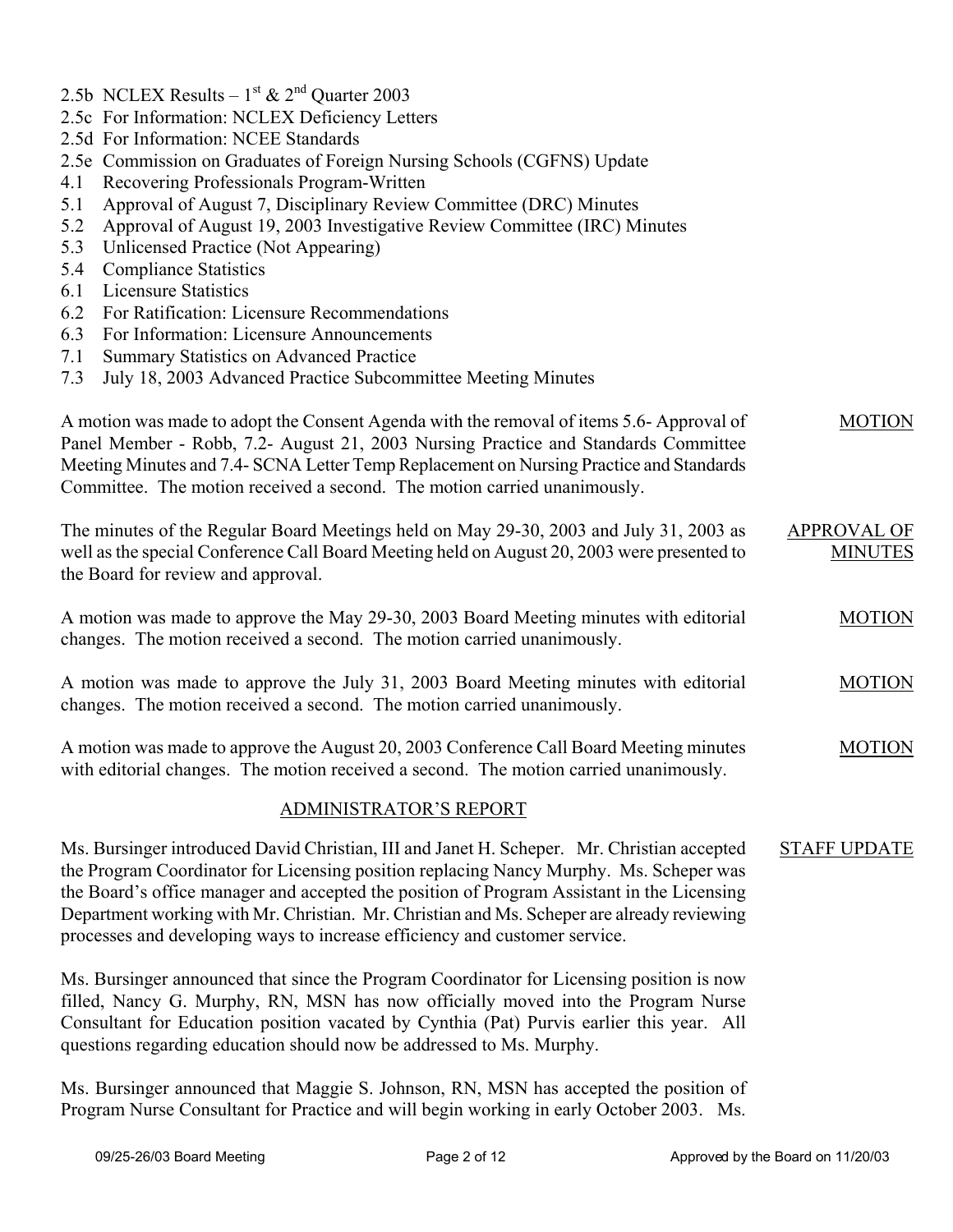Johnson is a former employee of the Board of Nursing and last worked with the South Carolina Department of Mental Health before returning to the Board of Nursing.

New South Carolina Department of Labor, Licensing and Regulation (LLR) General Counsel Lynne W. Rogers, Esquire was introduced. Ms. Rogers is a former prosecutor and last worked with the South Carolina Department of Education. Board staff had a very productive meeting with Assistant Deputy Director Ruby B. McClain and Ms. Rogers to discuss procedures and the relationship between investigators and General Counsel staff.

Ms. Bursinger said that she was pleased with all of the new additions to Board and LLR staff. A new office manager and investigator will begin in mid-October, which will fill all vacancies on Board staff.

### Meeting With South Carolina Department of Education

Ms. Bursinger reported that she and Dr. Whiting met with Calvin W. Jackson, Deputy Superintendent of District and Community Services for the South Carolina Department of Education (DOE) and Cathy Young Jones, with the DOE and South Carolina Department of Health and Environmental Control (DHEC) to discuss school nurse issues. Mr. Jackson reported that the DOE is working on a memorandum of agreement with Medicaid to receive reimbursement for licensed practical nurse (LPN) and registered nurse (RN) services in the school districts. They also discussed nursing shortages.

### Meeting with Randy Lee

Ms. Bursinger met with Randy Lee of the South Carolina Health Care Association. Mr. Lee stated that their board had met and has money they would like to designate for nurses possibly in the form of scholarships. Ms. Bursinger explained the need for more nursing faculty and suggested that some money be designated for faculty scholarships. She also suggested that flexible work schedules, job sharing and benefit sharing be considered. Dr. Whiting said that there should to be more recruitment of men and minorities into nursing in South Carolina. Dr. Kearney-Nunnery reported that there is some federal funding for nursing faculty.

#### DELEGATE ASSEMBLY

Dr. Kearney-Nunnery, Ms. White and Ms. Bursinger attended the National Council of State Boards of Nursing - 25<sup>th</sup> Annual Delegate Assembly held August 3 - 5, 2003 in Alexandria, Virginia.

## Commission on Graduates of Foreign Nursing Schools (CGFNS)

Ms. Bursinger and Dr. Kearney-Nunnery met with the Chief Executive Officer of the Commission on Graduates of Foreign Nursing Schools (CGFNS). Many recruiters who bring foreign educated nurses into the United States are not aware of licensure requirements. International Testing was discussed which may eliminate part of the CGFNS credentialing. There is concern about whether disciplinary history of a foreign nurse would be available to the U.S. It was also noted that there are medication errors by foreign educated nurses due to a lack of understanding of the English language and some of the acronyms and abbreviations commonly used in the United States. It was noted that when reviewed by CGFNS some foreign registered nurse education programs only meet United States practical nursing education requirements.

# SPECIAL PROJECTS

NATIONAL COUNCIL OF STATE BOARDS OF NURSING (NCSBN)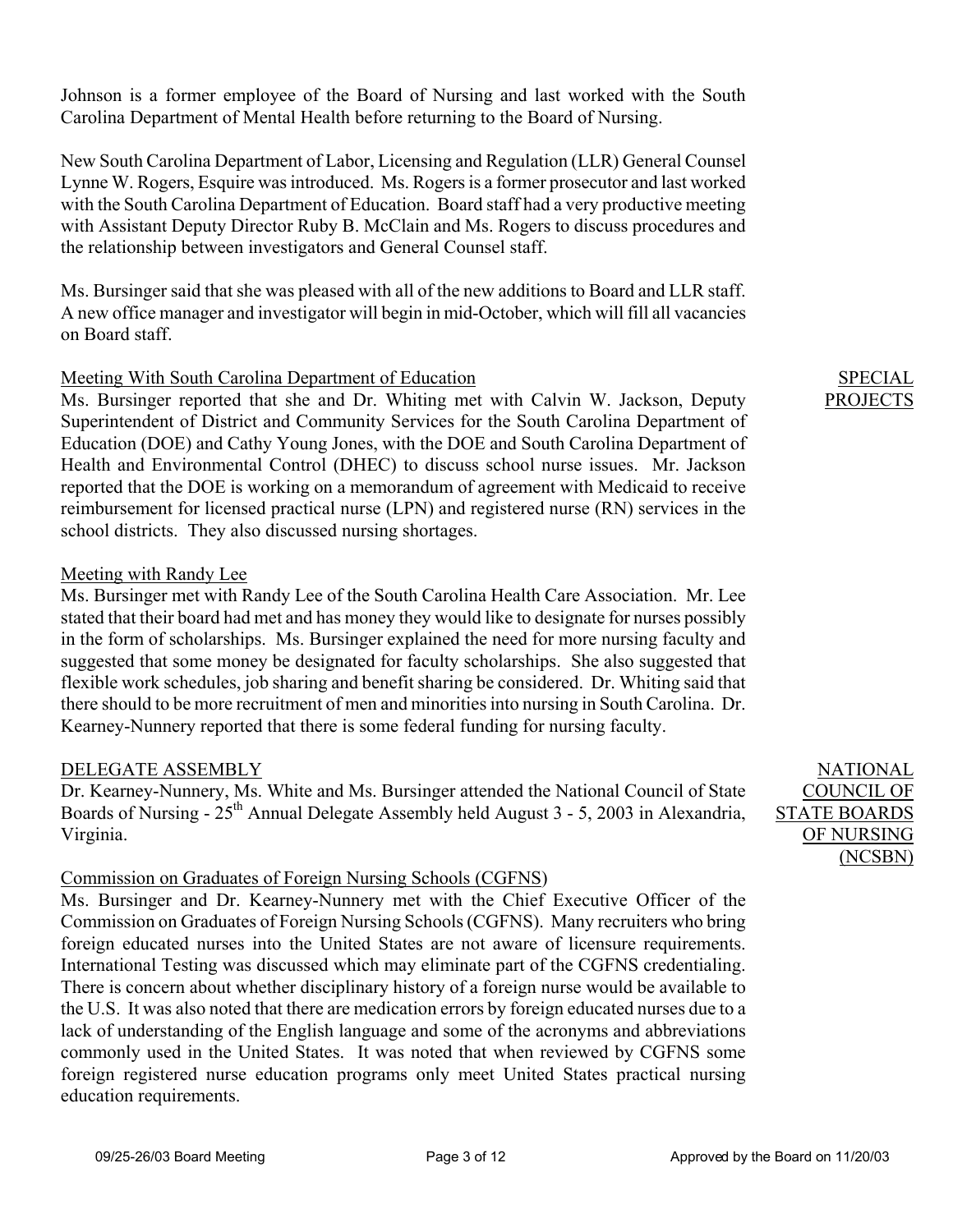#### Testing

There was discussion about changing the waiting period for repeating the National Council Licensure Examination (NCLEX) every 91 days to every 45 days. This would allow nurses to take the NCLEX sooner and become licensed and practicing sooner. This change will benefit both the candidates and the states. This change will begin in January 2004. States must complete a form and submit it to the National Council of State Boards of Nursing (NCSBN).

### Test Plan

The alternate item testing will begin in April 2004. During speeches at nursing education programs throughout the state, Ms. Bursinger has been explaining to students that these questions are on the National Council Licensure Examination (NCLEX) now but will not be counted until April 2004. She has also explained that there is no relationship between when the computer ends the questioning and whether a candidate passes or fails the examination.

### NCLEX Candidates

Dr. Kearney-Nunnery attended a National League for Nurses meeting. During a presentation at this meeting, NSCBN noted that some NCLEX candidates are having problems recognizing " / " as the division symbol on the calculator instead of " $\div$  ." Information will be sent to South Carolina nursing education programs so candidates can be alerted prior to sitting for the NCLEX.

### Puerto Rico

At their request, the National Council of State Boards of Nursing (NCSBN) is working with the Commonwealth of Puerto Rico - Board of Nurse Examiners Puerto Rico on their licensure examination given in Spanish. The Puerto Rico Board of Nurse Examiners gives two different examinations. A different examination is given for associate degree candidates and bachelor degree prepared candidates. Puerto Rico does not report discipline to NCSBN nor to the national data bank. Guam also does not usually report discipline.

Currently Canadian nurses are required to have successfully completed the National Council Licensure Examination (NCLEX) or to have practiced at least three years in United States to endorse into South Carolina.

National Council of State Boards of Nursing (NCSBN) Mission Statement The revised mission statement of the NSCBN was read as follows: *The National Council of State Boards of Nursing, composed of Member Boards, provides leadership to advance regulatory excellence for public protection.* 

Recommended Membership Appointments - Advisory Committee on Nursing The Advisory Committee on Nursing submitted nominations for approval by the Board. Deborah L. Hopla, RN, FNP was nominated to represent Advanced Practice Registered Nursing (APRN) – Practice and Stephanie E. Burgess, RN, FNP to represent BSN/MSN **Education** ADVISORY COMMITTEE ON NURSING

A motion was made to approve Deborah L. Hopla, RN, FNP as Advanced Practice Registered Nurse Practice representative and Stephanie E. Burgess, RN, FNP as BSN/MSN Education

MOTION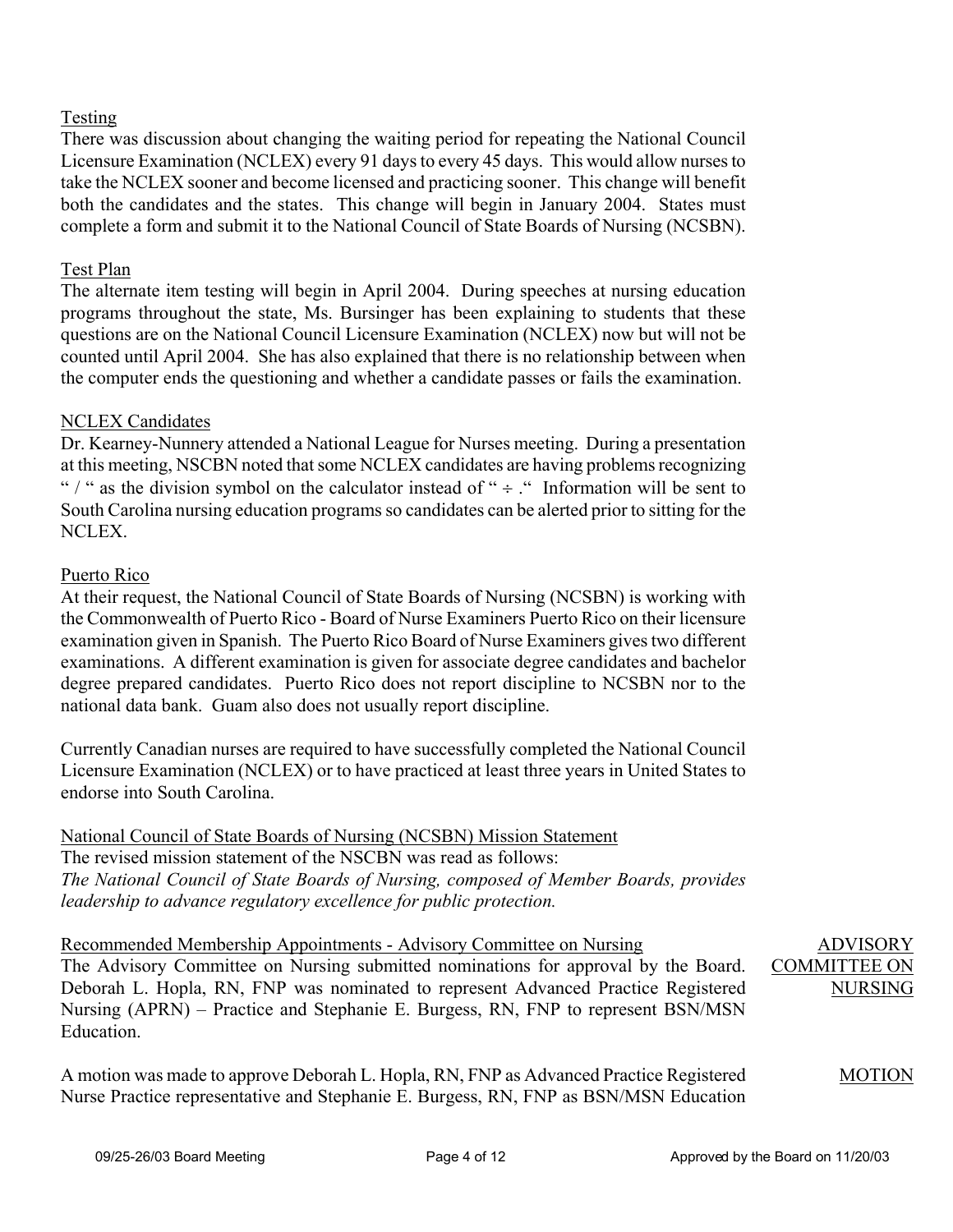representative on the Advisory Committee on Nursing. The motion received a second. The motion carried unanimously.

#### Emergency Preparedness Task Force

Ms. Bursinger reported that a new question for volunteering for bioterrorism disaster has been included on the renewal application this year and on the Board's web site in addition to regular disaster volunteer question. We have only had four people volunteer for bioterrorism disasters from the web site at this time. Two of the four nurses who have volunteered are with the Red Cross. We may have more people volunteer on their renewal forms. SC Department of Health and Environmental Control (DHEC) nurses are not counted in this group. Department of Labor, Licensing and Regulation (LLR) has prepared a memorandum of understanding with DHEC to allow nurses licensed in other states to come into our state to assist during the event of an emergency. There will also be a memorandum of agreement with the Disaster Preparedness Agency to provide licensee information by county.

Dr. Kathleen Crispin, Chairman of the Bob Jones University Division of Nursing, submitted a request for approval of Gloria C. Eoute to serve as a teaching assistant to instruct sophomore students in the clinical area. Mrs. Eoute currently serves as a lab coordinator at Bob Jones University. Her undergraduate nursing degree is not a typical nursing degree. It is titled "Bachelor of Science Degree with a Major in Nursing." Ms. Eoute has investigated her pursuit of a master's degree in nursing but has not yet enrolled. She would not be a full time faculty member.

It was noted that the lab coordinator position has not been defined. Different preparation is required at different schools. It was reported that the National League for Nurses (NLN) would like master's prepared nurses to teach in the clinical area. Bob Jones University is not accredited by NLN.

A motion was made to approve Gloria C. Eoute to serve as a teaching assistant to instruct sophomore students in the clinical area only with no didactic teaching. The motion received a second. The motion carried unanimously.

#### PRESIDENT'S REPORT

Board President Dr. Rose Kearney-Nunnery appointed Board Members Keith A. Torgersen and Debra J. Newton to serve on the Nominating Committee. The Nominating Committee will present the slate of 2004 officers for Board Member consideration and vote at the November 20, 2003 Board Meeting.

## REPORTS/UPDATES

The Board of Nursing reviewed changes made to the draft Nurse Practice Act bill section by section.

Dr. Roger A. Ray, President of the Board of Medical Examiners, will place the revised Nurse Practice Act draft on the agenda for their November 2003 meeting for discussion. Dr. Ray asked about unlicensed assistive personnel in the physicians' offices. It was explained that there would be no changes to that section of the Nurse Practice Act at this time. Dr. Ray noted

BOB JONES UNIVERSITY FACULTY REQUEST

#### MOTION

APPOINTMENT OF NOMINATING COMMITTEE

> NURSE PRACTICE REVISION UPDATE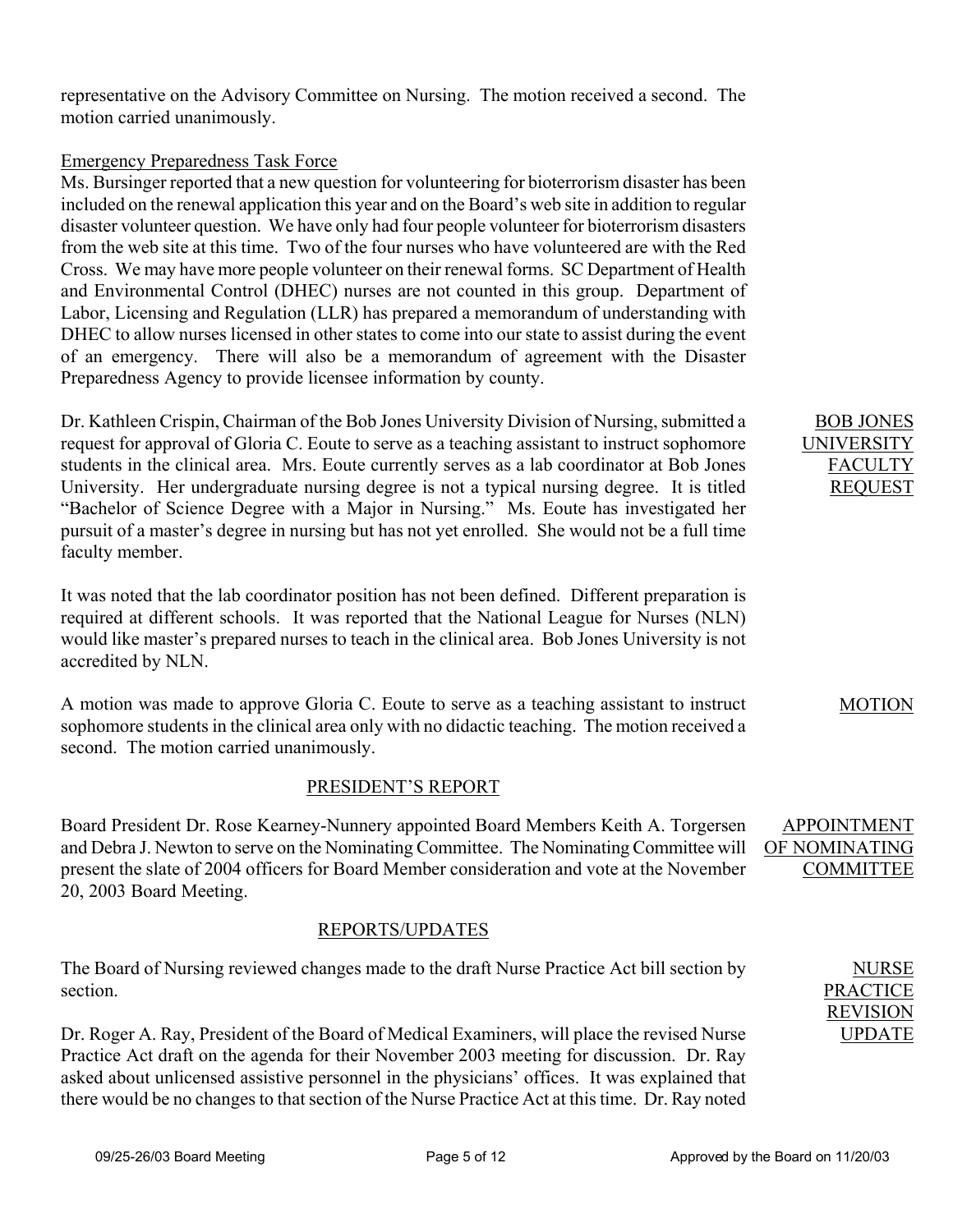that in the proposed advanced practice extended prescriptive authority there is education about drugs in Schedules II-IV but that some new issues will occur when this change goes into effect. Dr. Ray suggested that the curriculum include a primer on federal laws, addiction, pseudo-addiction, duping, etc. Dr. Ray asked if the number of advanced practice registered nurses (APRN) that a physician could supervise was changing. The number will stay as it is currently in the Nurse Practice Act.

Dr. Ray congratulated everyone who has participated in this Nurse Practice Act re-write process. It could have been very problematic if it were not for individual's willingness to maintain tolerance if not consensus. Board Members agreed that there was a great deal of cooperation from all involved in this process.

Dr. Kearney-Nunnery thanked everyone who had worked on drafts over the past few years. She also thanked Stephanie Burgess for her work on the advanced practice registered nurse (APRN) in this draft and her work on future initiatives.

Dr. Whiting acknowledged that the Boards of Nursing and Medical Examiners worked together on this practice act re-write project. Dr. Ray stated that the mission of both boards is to protect the public and that the practice acts and boards should be aligned. He stated that he hoped that the open dialogue and visiting in meetings would be maintained in the future.

Ms. Bursinger is developing talking points to assist legislators in understanding the changes to the Nurse Practice Act.

Dr. Whiting reported that the Unlicensed Assistive Personnel (UAP) and School Nursing Committees, combined committees and work groups have met to discuss unlicensed assistive personnel. Draft 3 of language for a board position statement regarding medication administration and provision of medications by UAP was presented to the Board for review. The draft provides that in settings where the presence of a licensed nurse is *not* required by law, a licensed nurse may train UAP in the provision of medications provided that: 1) the nurse follows the agency's training outline and includes skills competency; 2) the nurse trains UAP for provision of regularly scheduled medications and prescribed emergency treatments under established protocol/order; 3) the nurse recommends the UAP be trained; 4) the agency provides continuing education and supervision of UAP while annually determining the continuing skill level and retaining liability of the UAP; and 5) the agency has written policies and procedures for the UAP recognizing that when a nurse is present the responsibility of medication administration continues to be a nursing responsibility and acknowledging that nurses may not delegate medication administration to UAP and that nurses cannot be mandated to supervise the provision of medications by UAP.

It was acknowledged that in physicians' offices, the physician is responsible for the administration of medication and may delegate tasks that do not require the skill of a licensed professional to a UAP.

Ms. Bursinger shared that she receives a number of questions regarding delegation when she speaks to nursing education students throughout the state. A position statement would make requirements more clear.

#### UAP/SCHOOL NURSING REPORT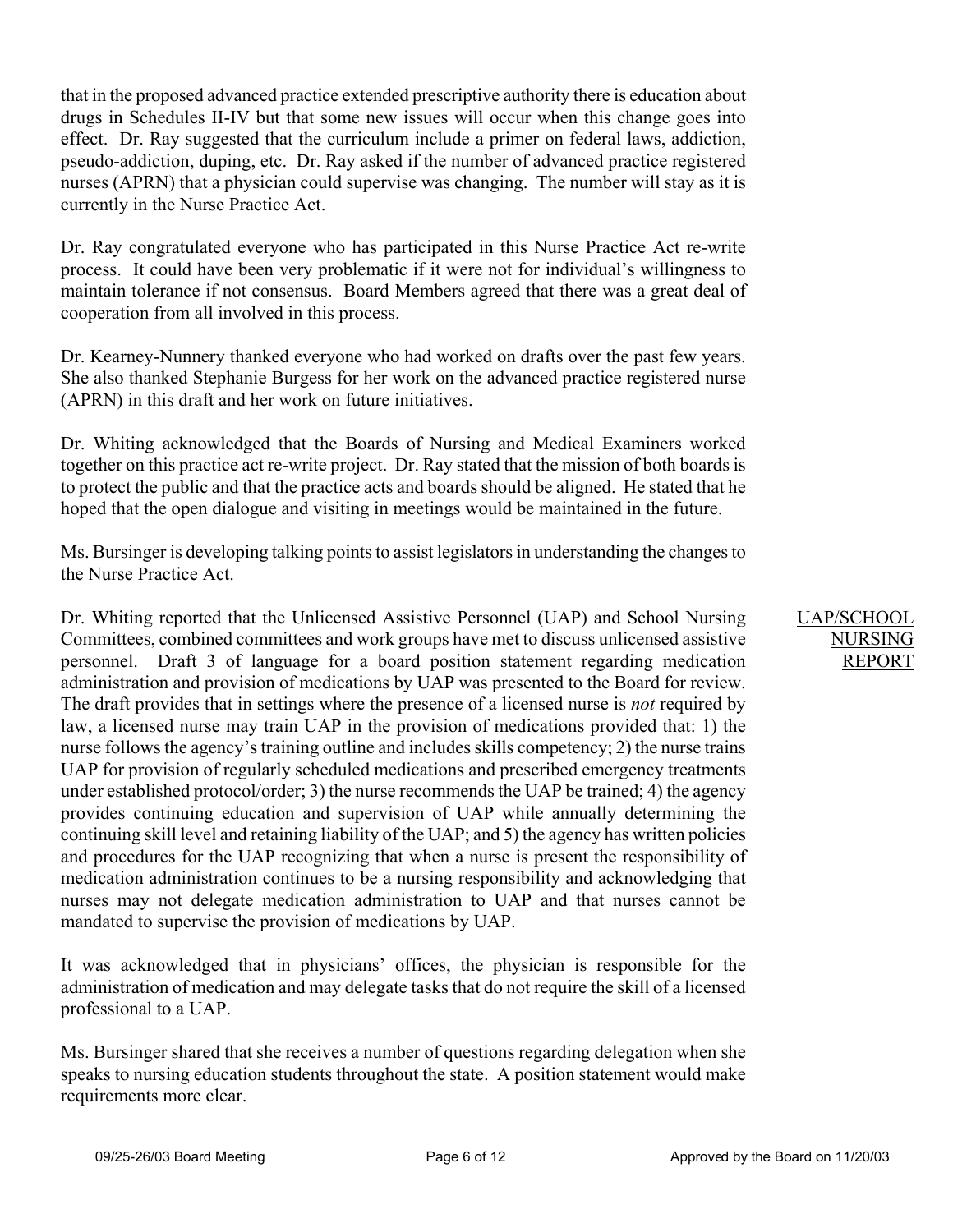This position statement will now be sent to the Advisory Committee on Nursing (ACON) for review at their next meeting. The ACON will report back to the Board.

### REGULATORY COMPLIANCE

| The Board reviewed cases and recommendations from the Hearing Panel. Respondents<br>appeared before the Board to respond to questions.                                                                                                                                                                                                                                                                                                                                                                                                                                                                                                                                                                                                                              | <b>CERTIFIED</b><br>PANEL REPORTS |
|---------------------------------------------------------------------------------------------------------------------------------------------------------------------------------------------------------------------------------------------------------------------------------------------------------------------------------------------------------------------------------------------------------------------------------------------------------------------------------------------------------------------------------------------------------------------------------------------------------------------------------------------------------------------------------------------------------------------------------------------------------------------|-----------------------------------|
| 5.5a The Respondent was properly notified and appeared but did not appear before the Board.<br>Respondent requested that this case be continued to a later date. The request was granted.                                                                                                                                                                                                                                                                                                                                                                                                                                                                                                                                                                           |                                   |
| 5.5b Respondent was properly notified and appeared without counsel to respond to questions<br>from the Board. Ms. White recused herself from this case. A quorum was present at all times.<br>In their Findings of Fact and Conclusions of Law, the Hearing Panel found that the State did<br>not prove by preponderance of the evidence that the Respondent violated the Nurse Practice<br>Act. The Hearing Panel recommended dismissal of the complaint.                                                                                                                                                                                                                                                                                                          |                                   |
| A motion was made to go into executive session to obtain legal counsel. The motion received<br>a second. The motion carried with two nay votes.                                                                                                                                                                                                                                                                                                                                                                                                                                                                                                                                                                                                                     |                                   |
| A motion was made to return to public session. The motion received a second. The motion<br>carried unanimously.                                                                                                                                                                                                                                                                                                                                                                                                                                                                                                                                                                                                                                                     | <b>MOTION</b>                     |
|                                                                                                                                                                                                                                                                                                                                                                                                                                                                                                                                                                                                                                                                                                                                                                     | <b>MOTION</b>                     |
| A motion was made to accept the Hearing Panel's Findings of Fact, Conclusions of Law;<br>however, rather than dismiss the case as recommended that a letter of concern be issued. The                                                                                                                                                                                                                                                                                                                                                                                                                                                                                                                                                                               |                                   |
| motion received a second. The motion carried unanimously.                                                                                                                                                                                                                                                                                                                                                                                                                                                                                                                                                                                                                                                                                                           | <b>MOTION</b>                     |
| 5.5c Respondent was properly notified but did not appear to respond to questions from the<br>Board. Although properly notified, Respondent was not present at the Panel Hearing. In their<br>Findings of Fact and Conclusions of Law, the Hearing Panel found that Respondent was in<br>violation of Section 40-35-935(g) and Regulation 91-19(c)(3)(b) and (c). The Hearing Panel<br>recommended that Respondent have an evaluation by the Recovering Professionals Program<br>(RPP), with RPP recommendation and upon relicensure Respondent's license will be placed<br>on one-year probation requiring registered nurse on-site, on-shift supervision, in an approved<br>employment setting with no home health or agency work, and quarterly employer reports. |                                   |
| A motion was made to accept the Hearing Panel's Findings of Fact, Conclusions of Law and<br>Recommendation that Respondent must have an evaluation by the Recovering Professionals                                                                                                                                                                                                                                                                                                                                                                                                                                                                                                                                                                                  |                                   |

Recommendation that Respondent must have an evaluation by the Recovering Professionals Program (RPP), with RPP recommendation and upon relicensure Respondent's license will be placed on one year probation requiring registered nurse on-site, on-shift supervision, in an approved employment setting with no home health or agency work, and quarterly employer reports. The motion received a second. The motion carried unanimously.

5.5d Respondent was properly notified but did not appear to respond to questions from the Board. In their Findings of Fact and Conclusions of Law, the Hearing Panel found that the State did not prove by preponderance of the evidence that Respondent violated the Nurse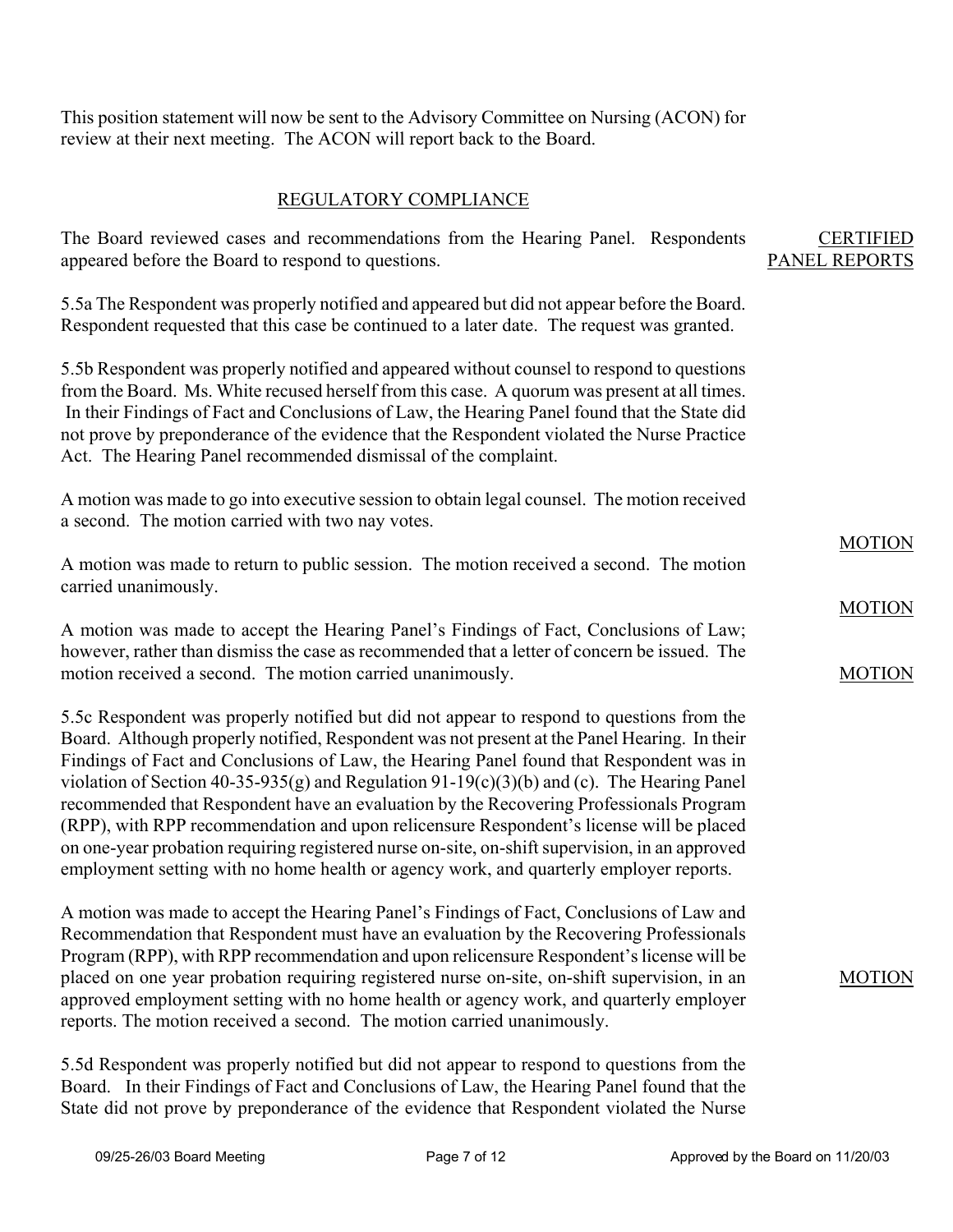Practice Act. The Hearing Panel recommended dismissal of the complaint.

| A motion was made to go into executive session to obtain legal counsel. The motion received<br>a second. The motion carried unanimously.                                                                                                                                                                                                                                                                                                                                                                                                                                                                                                                                                                                                                                                                                                                                                                                                                                                                                                                                                                                                                                      | <b>MOTION</b>                             |
|-------------------------------------------------------------------------------------------------------------------------------------------------------------------------------------------------------------------------------------------------------------------------------------------------------------------------------------------------------------------------------------------------------------------------------------------------------------------------------------------------------------------------------------------------------------------------------------------------------------------------------------------------------------------------------------------------------------------------------------------------------------------------------------------------------------------------------------------------------------------------------------------------------------------------------------------------------------------------------------------------------------------------------------------------------------------------------------------------------------------------------------------------------------------------------|-------------------------------------------|
| A motion was made to return to public session. The motion received a second. The motion<br>carried unanimously.                                                                                                                                                                                                                                                                                                                                                                                                                                                                                                                                                                                                                                                                                                                                                                                                                                                                                                                                                                                                                                                               | <b>MOTION</b>                             |
| A motion was made to accept the Hearing Panel's Findings of Fact, Conclusions of Law; and<br>Recommendation to dismiss the case; however, prior to reinstatement of lapsed license<br>Respondent must appear before the Board. The motion received a second. The motion carried<br>unanimously.                                                                                                                                                                                                                                                                                                                                                                                                                                                                                                                                                                                                                                                                                                                                                                                                                                                                               | <b>MOTION</b>                             |
| The curriculum vitae for Elaine Robb, RN was presented for Board consideration and approval<br>as a Panel Member for Full Evidentiary Hearings.                                                                                                                                                                                                                                                                                                                                                                                                                                                                                                                                                                                                                                                                                                                                                                                                                                                                                                                                                                                                                               | <b>APPROVAL OF</b><br><b>PANEL MEMBER</b> |
| A motion was made to approve Elaine Robb, RN for as a Panel Member. The motion received<br>a second. The motion carried with one nay vote.                                                                                                                                                                                                                                                                                                                                                                                                                                                                                                                                                                                                                                                                                                                                                                                                                                                                                                                                                                                                                                    | <b>MOTION</b>                             |
| <b>LICENSING</b>                                                                                                                                                                                                                                                                                                                                                                                                                                                                                                                                                                                                                                                                                                                                                                                                                                                                                                                                                                                                                                                                                                                                                              |                                           |
| National Council Licensure Examination (NCLEX) candidates and licensure endorsement<br>applicants with convictions and/or prior disciplinary action appeared before the Board.                                                                                                                                                                                                                                                                                                                                                                                                                                                                                                                                                                                                                                                                                                                                                                                                                                                                                                                                                                                                | <b>SPECIAL</b><br><b>APPEARANCES</b>      |
| 6.4a NCLEX-RN Candidate. Candidate was properly notified and appeared without counsel<br>to respond to questions from the Board.                                                                                                                                                                                                                                                                                                                                                                                                                                                                                                                                                                                                                                                                                                                                                                                                                                                                                                                                                                                                                                              |                                           |
| A motion was made to allow Candidate to take the NCLEX-RN examination and upon<br>successful completion be licensed in South Carolina as a registered nurse. The motion<br>received a second. The motion carried unanimously.                                                                                                                                                                                                                                                                                                                                                                                                                                                                                                                                                                                                                                                                                                                                                                                                                                                                                                                                                 | <b>MOTION</b>                             |
| 6.4b Licensed Practical Nurse Endorsement Applicant. Applicant received a practical nurse<br>license by waiver without examination in 1968 in Ohio. South Carolina Board of Nursing<br>Regulation 91-16-Requirements for Licensure by Endorsement for a Licensed Practical Nurse<br>states, "An applicant for a license as a licensed practical nurse without examination, who holds<br>a license for practice in another jurisdiction in this country must show that requirements of the<br>Board are met. Requirements for such license include: " f. Graduate of a nursing education<br>program for practical nursing approved by the accrediting authority of state in which located.<br>General education and education for nursing is judged to be at a level required of graduates of<br>nursing education programs for practical nursing who are candidates for licenses. Records<br>submitted with the application are evaluated on a basis of requirements of the Board in effect<br>at the time of the applicant's licensure in the other jurisdiction, and on a basis of experiences<br>of the applicant since that time as related to present day requirements." |                                           |
| A motion was made to approve licensure by endorsement as a licensed practical nurse in South                                                                                                                                                                                                                                                                                                                                                                                                                                                                                                                                                                                                                                                                                                                                                                                                                                                                                                                                                                                                                                                                                  | <b>MOTION</b>                             |

Carolina. The motion received a second. The motion carried unanimously.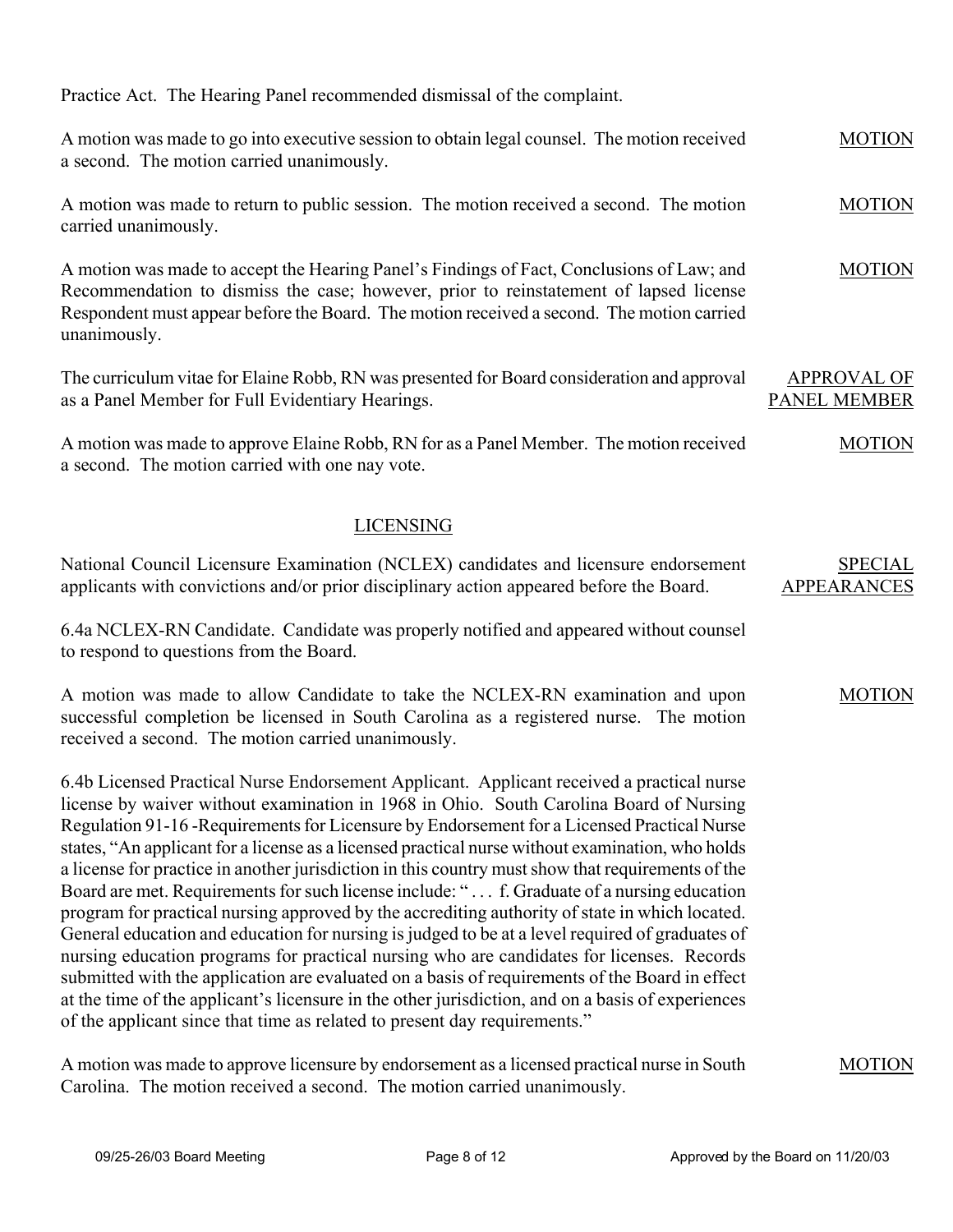6.4c Registered Nurse Endorsement Applicant. Applicant was properly notified but did not appear to respond to questions from the Board. Case will be continued to a future meeting. 6.4d Registered Nurse Endorsement Applicant - Applicant was properly notified but did not appear to respond to questions from the Board. Applicant requested to be rescheduled. Case will be continued to a future meeting. 6.4e Registered Nurse Endorsement Applicant – Applicant was properly notified and appeared before the Board without counsel to respond to questions. A motion was made to approve licensure by endorsement in South Carolina as a registered nurse with probation and monitoring for one year, on site, on shift, RN supervision, no agency and no home health work. The motion received a second. The motion failed receiving two aye and five nay votes. A motion was made to approve licensure by endorsement as a registered nurse in South Carolina. The motion received a second. The motion carried unanimously. 6.4f Registered Nurse Endorsement Applicant. Applicant was properly notified but did not appear before the Board. Case will be continued to a future meeting. 6.4g Licensed Practical Nurse Endorsement Applicant. Applicant was properly notified and appeared without counsel to respond to questions from the Board. A motion was made to approve licensure by endorsement as a licensed practical nurse in South Carolina. The motion received a second. The motion carried unanimously. 6.4h NCLEX –PN Candidate. Candidate was properly notified and appeared without counsel to respond to questions from the Board. A motion was made to allow Candidate to sit for the NCLEX –PN and upon successful completion be licensed as a practical nurse in South Carolina. The motion received a second. The motion carried unanimously. 6.4i Registered Nurse Endorsement Applicant – Applicant was properly notified and appeared with Patrick L. Cont, Attorney at Law to respond to questions from the Board. A motion was made to go into executive session to obtain legal counsel. The motion received a second. The motion carried unanimously. A motion was made to return to public session. The motion received a second. The motion carried unanimously. A motion was made to grant endorsement subject to written verification that the Guam clinic, in which the Applicant practiced, is based in the United States and that it complies with United States government reimbursement standards to satisfy the practice requirement for foreign MOTION MOTION MOTION MOTION MOTION MOTION MOTION

trained nurses. A temporary permit may be issued for the usual time period of not more than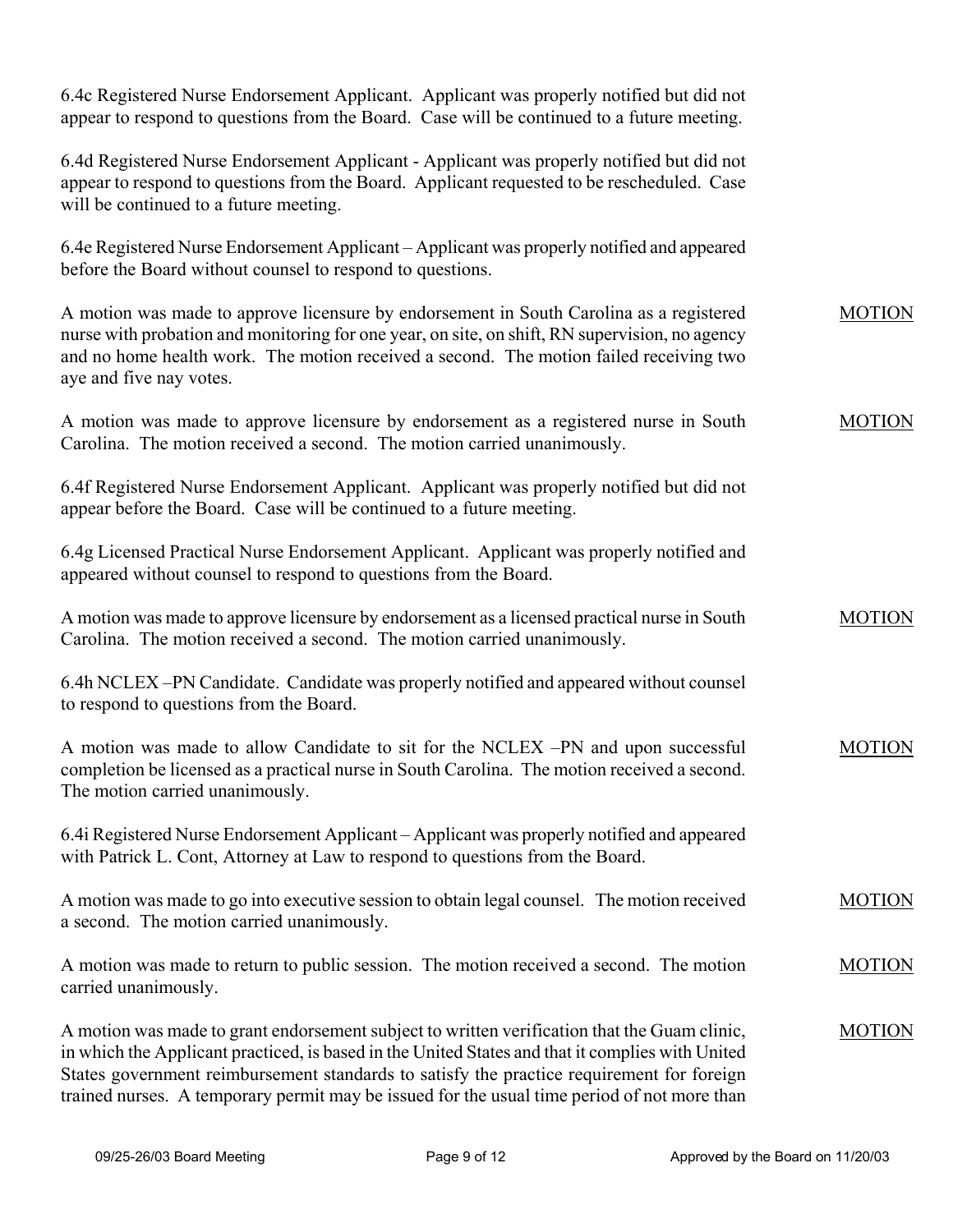eight weeks while waiting for the required information. The motion received a second. The motion carried unanimously.

6.4j Registered Nurse Endorsement Applicant – Applicant was properly notified and without counsel to respond to questions from the Board.

A motion was made to approve licensure by endorsement as a registered nurse in South Carolina. The motion received a second. The motion carried unanimously.

Staff is receiving inquiries from recruiters regarding nurses educated and licensed in Puerto Rico. National Council of State Boards of Nursing (NCSBN) does not recognize all nursing education programs in Puerto Rico for eligibility to take National Council Licensure Examinations (NCLEX) for both registered nurse and practical nurse. South Carolina nursing regulations require that the NCLEX be passed within three years of first testing for foreign educated nurses or within three years of graduation for United States educated nurses.

A motion was made to allow endorsement if the Puerto Rican nursing education program is listed in the National Council of State Boards of Nursing National Council Licensure Examination (NCLEX) bulletin making them eligible to take the NCLEX; however if the Puerto Rican nursing education program is not listed in the NCLEX bulletin, the nurse may apply for the NCLEX as a foreign educated nurse and all applicants are strongly encouraged to take Test of English as a Foreign Language (TOEFL) prior to testing. The motion received a second. The motion carried unanimously.

Friday, September 26, 2003

## PRACTICE

The following new and revised advisory opinions were recommended by the Nursing Practice and Standards Committee:

Revised Advisory Opinion # 5 – Peripheral nerve infusion was added to epidural and intrathecal spaces. Changes were made adding that the registered nurse (RN) may replace empty infusion syringes or bags with the same prepared solution with intrapartum patients. The Board asked that the committee review this advisory opinion.

Revised Advisory Opinion #10b – Changes were made to reflect that licensed practical nurses (LPN) may reconstitute medications using a "commercially prepared point of use medication delivery system (such as Mini-Bag Plus or Add-Vantage). The change is reflected on the Cardiovascular Invasive Devices Chart.

A motion was made to approve the changes made to Advisory Opinion #10b and corresponding changes made to the Cardiovascular Invasive Devices Chart. The motion received a second. The motion carried unanimously.

New Advisory Opinion #49 – The question for this advisory opinion is "Is it within the role and scope of responsibilities of the licensed practical nurse (LPN) to evaluate and/or stage MOTION

LICENSURE PROCESS FOR PUERTO RICAN APPLICANTS

#### MOTION

NEW/REVISED ADVISORY OPINIONS

MOTION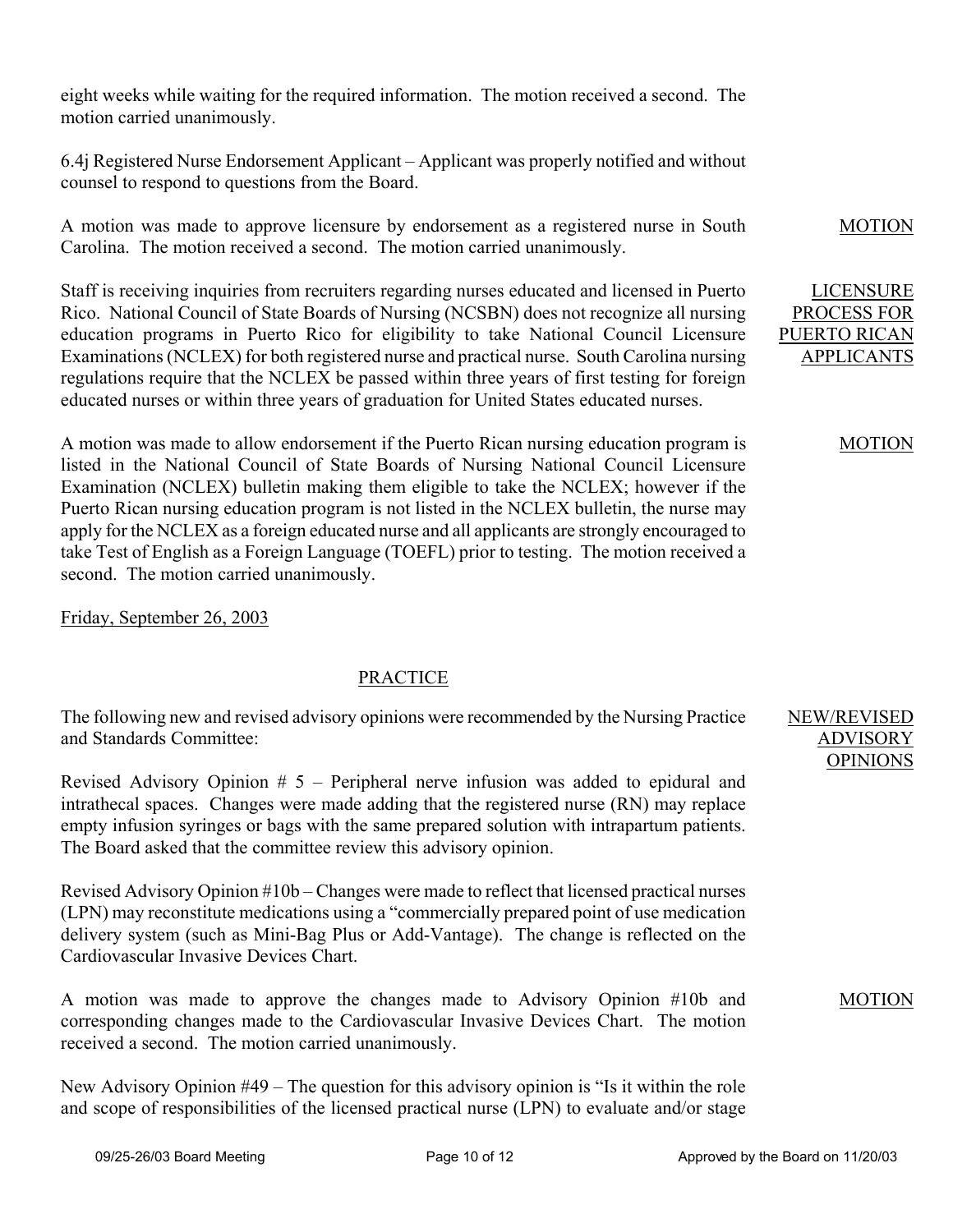vascular, diabetic or pressure ulcers?"

A motion was made to approve Advisory Opinion #49 changing paragraph two to read "It is recommended that agencies develop and implement polices and guidelines requiring assessment and frequent reassessment by the RN." The motion received a second. The motion carried unanimously.

The Board reviewed the Cardiovascular Invasive Devices Chart and asked that the Committee review and make cautionary references.

The following membership nominations were reviewed and recommended by the Nursing Practice and Standards Committee: Doris Gainey representing Practical Nurse Educators and Glenn Meadows representing the South Carolina Organization of Nurse Executives (SCONE). Glyne Sommer, Beverly Belser, Ann Rexrode and Rebecca Faile request approval to continue their committee membership for a second term.

The Board requested that the Committee provide more information on Doris Gainey who was nominated to represent Practical Nurse Educators and Glenn Meadows nominated to represent the South Carolina Organization of Nurse Executives (SCONE). This information will be provided at the November 2003 Board Meeting.

A motion was made to approve continuing Nursing Practice and Standards Committee membership for Glyne Sommer, Beverly Belser, Ann Rexrode and Rebecca Faile for a second term. The motion received a second. The motion carried unanimously.

Rodel V. Bobadilla, FNP, Chair of the Advanced Practice Subcommittee submitted an example curriculum for advanced practice registered nurses (APRN) applying for controlled substance prescriptive authority. Mr. Bobadilla reported that he had met with Dr. Roger A. Ray, President of the Board of Medical Examiners (BME) and John D. Volmer, Administrator for the BME to discuss this example and that they were in agreement. Information from the BME remedial course used for physicians who have been sanctioned by the BME for drug related offense was reviewed in preparing this example. On Thursday of this meeting, Dr. Ray explained that this draft focuses on one aspect of controlled substance prescribing only and suggested that it be enhanced and that it be more specific to Schedules II-IV and the issues specific to controlled substances.

Rodel V. Bobadilla, FNP, Chair of the Advanced Practice Subcommittee (APSC) submitted a request to the Board for the APSC of the Nursing Practice and Standards Committee (NPSC) to be full committee status. Currently the APSC reports to the NPSC who then reports to the Board. Mr. Bobadilla reported that advanced practice registered nurse (APRN) issues are increasing. If granted full committee status, the Advanced Practice Committee would meet every other month instead of quarterly as presently scheduled and report directly to the Board. Mr. Bobadilla reported that Patricia Godbold, Chair of the NPSC supports this proposal; however, it has not been discussed by the NPSC.

A motion was made to grant full committee status to the current Advanced Practice Subcommittee. The motion received a second. The motion carried unanimously.

MOTION

#### RECOMMENDED MEMBERSHIP APPOINTMENTS

#### MOTION

# EXAMPLE CURRICULUM PRESCRIPTIVE AUTHORITY

ADVANCED PRACTICE **SUBCOMMITTEE** FULL STATUS REQUEST

#### MOTION